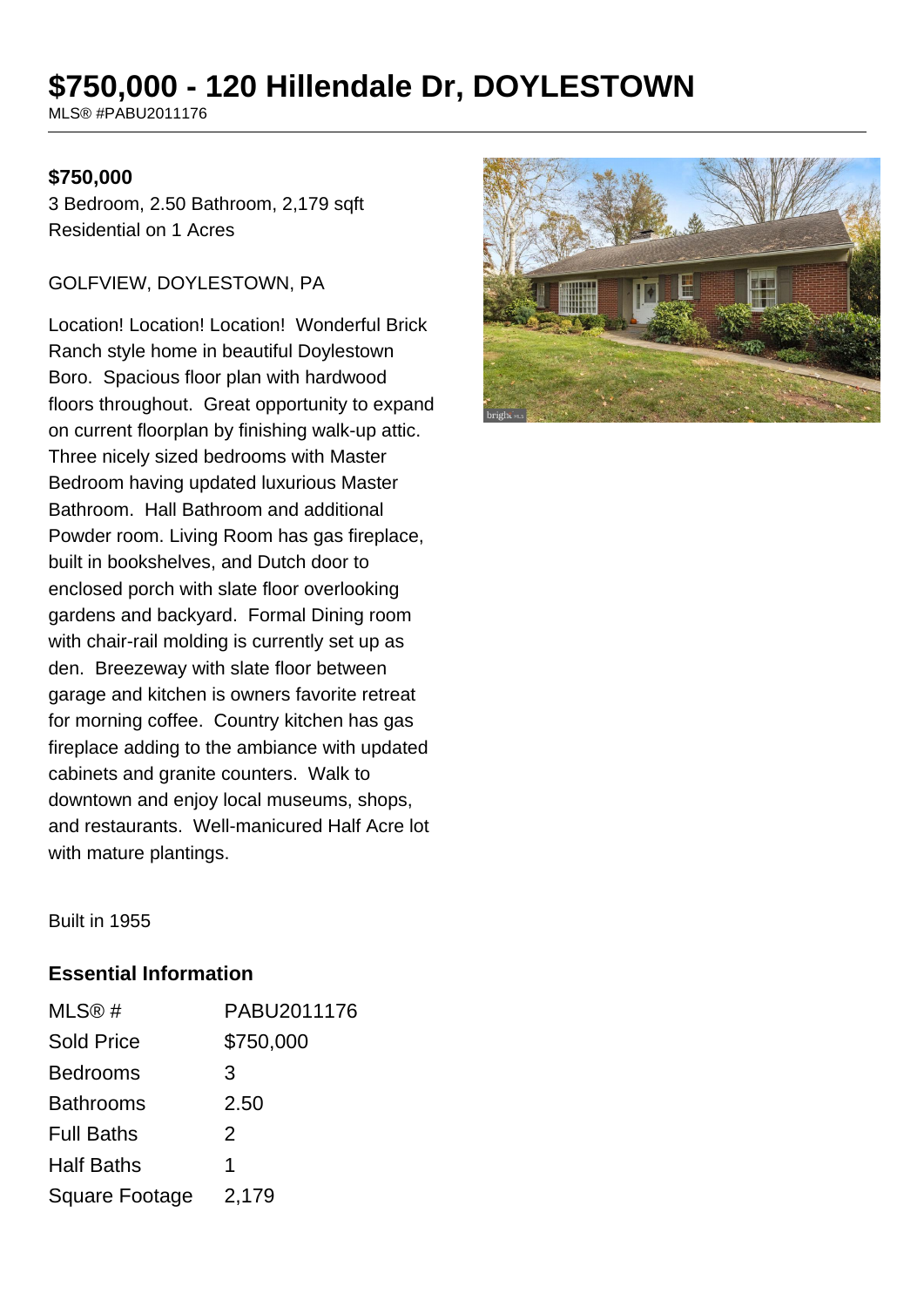| Acres             | 0.53               |
|-------------------|--------------------|
| <b>Year Built</b> | 1955               |
| <b>Type</b>       | Residential        |
| Sub-Type          | Detached           |
| <b>Style</b>      | Rancher            |
| <b>Status</b>     | Closed             |
| Sold Date         | January 18th, 2022 |

# **Community Information**

| 120 Hillendale Dr       |
|-------------------------|
| Doylestown Boro (10108) |
| <b>GOLFVIEW</b>         |
| <b>DOYLESTOWN</b>       |
| <b>BUCKS-PA</b>         |
| PА                      |
| 18901                   |
|                         |

### **Interior**

| Oven/Range-Gas   |
|------------------|
| <b>Hot Water</b> |
| Central A/C      |
| Yes              |
| 2                |
| Gas/Propane      |
| 1                |
| 1 Story          |
|                  |

## **Exterior**

| <b>Exterior Features</b> Patio |              |
|--------------------------------|--------------|
| Lot Description                | Corner Lot   |
| Foundation                     | <b>Block</b> |

### **School Information**

| <b>District</b> | <b>CENTRAL BUCKS</b>           |
|-----------------|--------------------------------|
| High            | CENTRAL BUCKS HIGH SCHOOL WEST |

### **Additional Information**

Zoning R1

## **Listing Details**